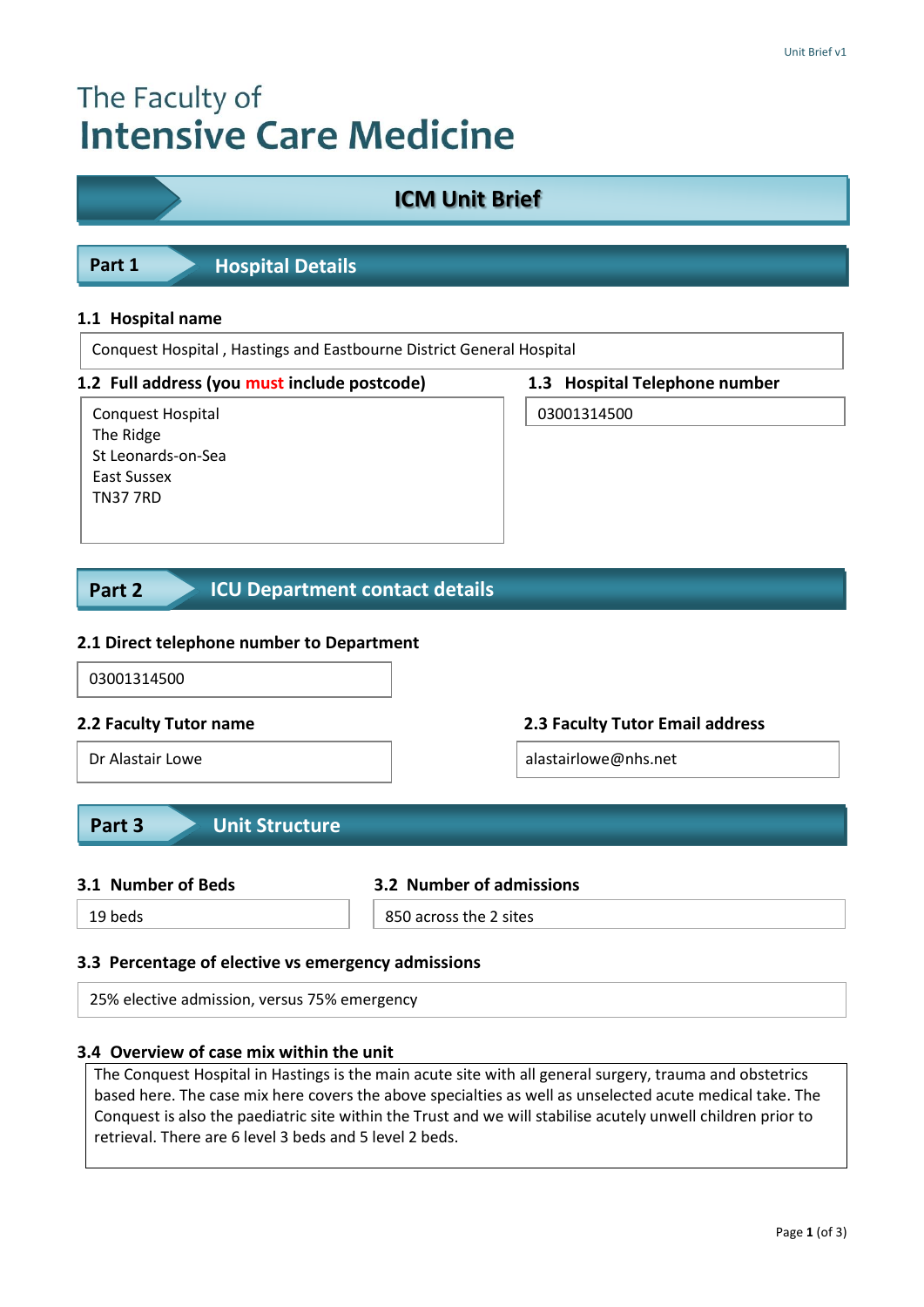The Eastbourne DGH has an unselected acute medical take as well as in patient haematology, all major urology and stroke medicine. There are 8 mixed critical care beds on this site.

## **3.5 Names of Consultants, roles and areas of interest**

| <b>Name</b>        | Role (eg clinical lead,<br>consultant) | <b>Areas of Interest</b>          |
|--------------------|----------------------------------------|-----------------------------------|
| Dr Sinan Bahlool   | Consultant                             | Ventilation                       |
| Dr James Evans     | Clinical Lead                          | Governance                        |
| Dr Judith Highgate | Consultant                             | Echo and Research                 |
| Dr Alastair Lowe   | Tutor                                  | Simulation, Research, RRT,        |
|                    |                                        | Education                         |
| Dr Nick McNeillis  | Consultant                             | RRT, M&M                          |
| Dr Kate Murray     | Consultant                             | Leadership, Deteriorating Patient |
| Dr Chris Scanlan   | Anaesthetic Tutor                      | Education                         |
| Dr Alex Trimmings  | Anaesthetic Lead                       | Leadership, follow up clinic      |
| Dr Petr Vondras    | Consultant                             | Sepsis and ventilation            |
| Dr Fraser Wiggins  | Consultant                             | <b>Obstetrics and Paediatrics</b> |
| Dr Andrew Corner   | Consultant                             | <b>Guidelines</b>                 |
| Dr Rhian Edwards   | Consultant                             | <b>Surgical Pre-optimisation</b>  |
| Dr Simon Walton    | Consultant                             | <b>Ethics</b>                     |
| Dr Nick Watson     | Consultant                             | Transfers                         |

## **3.6 Details of research projects being undertaken within the unit**

Currently taking part in Flo-ela and PQUIP. Previously taken part in ABSES trial We remain a part of the RECOVERY trial and have actively recruited to this. We are also part of GENOMICS and continue to recruit to this Part of ICNARC

## **3.7 How is the unit staffed?**

We are set up over 2 acute units, one at the Eastbourne DGH site and one at the Conquest site in Hastings.

Day time staffing at Eastbourne is : 1 CT1 in anaesthetics; 2 Internal Medicine Trainee; 1 middle grade; a Consultant in ICM.

Day time staffing at the Conquest is: an FY1; 1 or 2 CT1s in anaesthetics; 1 Internal Medicine Trainee; a middle grade; a Consultant in ICM

Night cover at Eastbourne is a resident middle grade and non-resident consultant in either anaesthesia or ICM. There is always an ICM opinion available by phone via the on-call consultant.

Night cover at the Conquest is a CT2 in anaesthetics or staff grade with support from the labour ward anaesthetic registrar. There are 2 non-resident consultants, 1 for ICM and 1 for anaesthesia.

FY1s complete a 4 month module; CTs in anaesthetics may be ACCS and of any background (anaesthetics, EM, AM) and complete 3 months; IMTs complete 3 months; middle grades have airway skills and are either trainees or associate specialists. If trainees they complete 3 month blocks.